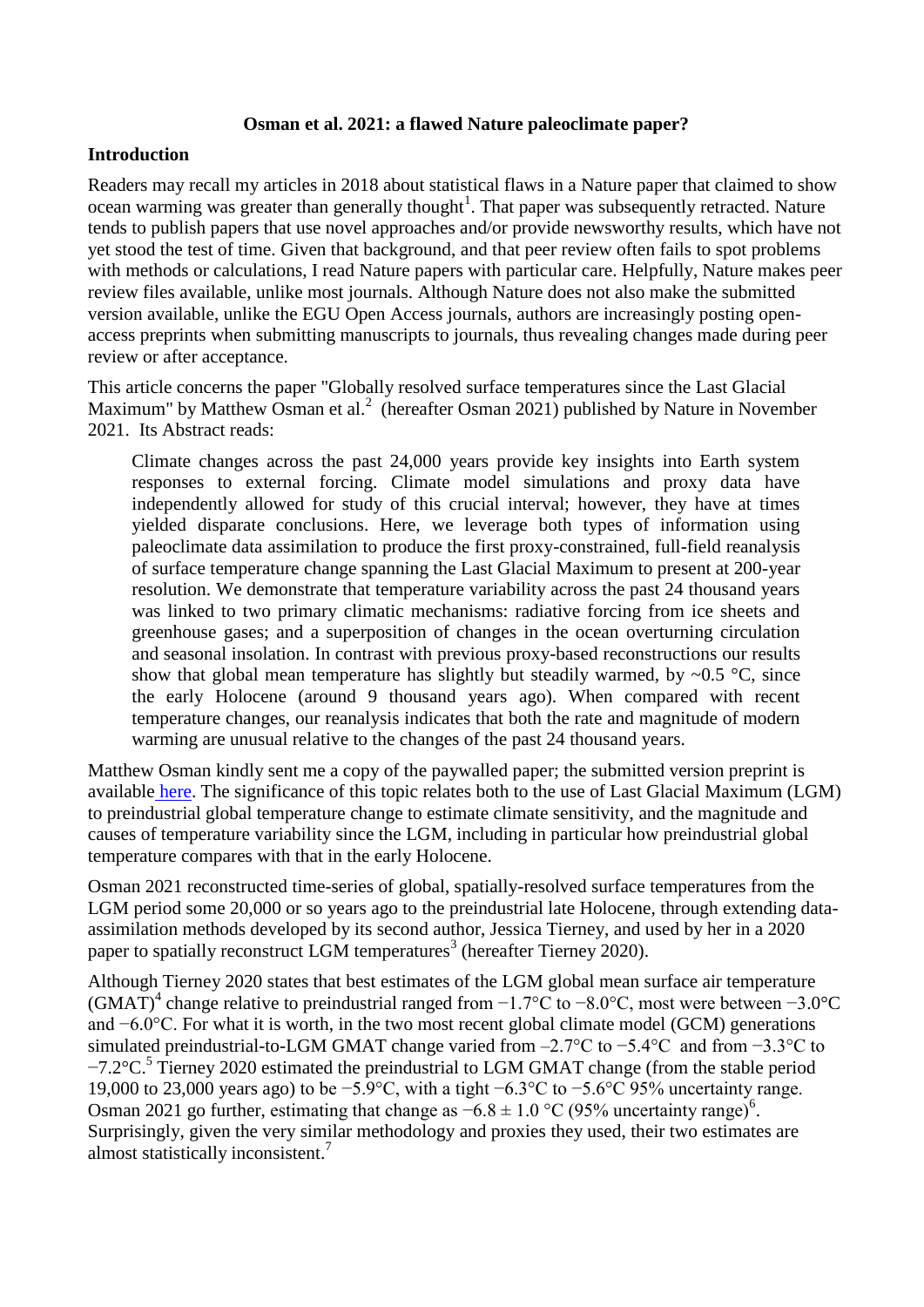Both Osman 2021 and Tierney 2020 used a large selection of four types of sea surface temperature (SST) proxies; no land or deep ocean proxies were used. It appears that the 539 proxies used by Osman 2021 – which sought long-record, time resolved proxies to enable reconstruction over the whole LGM to preindustrial period – were largely a subset of the 955 LGM and 880 late Holocene proxies used in Tierney 2020. Proxy coverage in the central Pacific ocean, which was very limited in Tierney 2020 with one proxy near the equator and one each in the north and south, is non-existent in Osman 2021. It is unclear why those three proxies, which were common to the LGM and late Holocene periods, were not used in Osman 2021.

# **Osman 2021's proxy-only reconstruction**

In addition to their main data-assimilation reconstruction ("LGMR"), Osman 2021 produced a proxyonly reconstruction. I will start by examining that. They estimate local SST from proxy data, a process subject to substantial uncertainty and possible bias.<sup>8</sup> By binning these local SST estimates by age-range and latitude-band, they derive mean 60°S−60°N SST at 200 year resolution and scale this to give an estimated GMAT time series. 9 This well established procedure inevitably involves uncertainty and possible bias. However, unlike with the data-assimilation method, the resulting GMAT estimates are not dependent on the spatial and temporal accuracy of paleoclimate simulations by a single GCM, which may well be poor.

Fig. 4 of their Nature paper shows the Osman 2021 proxy-only reconstruction, over 0–22,000 yr  $BP<sup>10</sup>$  in panel a and, enlarged, over 500–11,000 yr BP in panel b. Helpfully, Nature makes the underlying plot data available. Unfortunately, there are at least two errors in panel b. First, the dotted lines connecting the time-axes of panels a and b are incorrect; they wrongly imply that panel b covers 0–10,600 yr BP. Secondly, Fig. 4b show a value of −0.46°C for 11,000 BP but no such data point exists<sup>11</sup>, while the Fig. 4b plot data is shown as starting at 500 yr BP but actually starts at 100 yr BP.

Of greater concern, the Fig. 4a full period proxy-only reconstruction in Nature differs in shape from the version in their preprint. Figure 1 compares the two versions, matched at age 0, with identical SST to GMAT scaling factor of  $1.90$ .<sup>12</sup> (The actual mean scaling factor used in the preprint was much higher at 2.44, but that was obviously inappropriate.<sup>13</sup>) The Nature version shows a larger temperature change between the LGM and the early Holocene, and less pronounced short term fluctuations. For example, the dip between 12,000 and 13,000 yr BP is much smaller, and the temperature decline between 5,000 and 1,000 yr BP is much more even. This may indicate added smoothing, but that can't be the whole explanation. It is unclear from the Methods descriptions in the preprint and Nature versions of the paper why their proxy-only reconstructions differ.<sup>14</sup> I wrote to Matthew Osman asking about this but received no reply. It seems surprising that the authors changed their proxy-only reconstruction without making any mention of doing so in any of their peer review responses.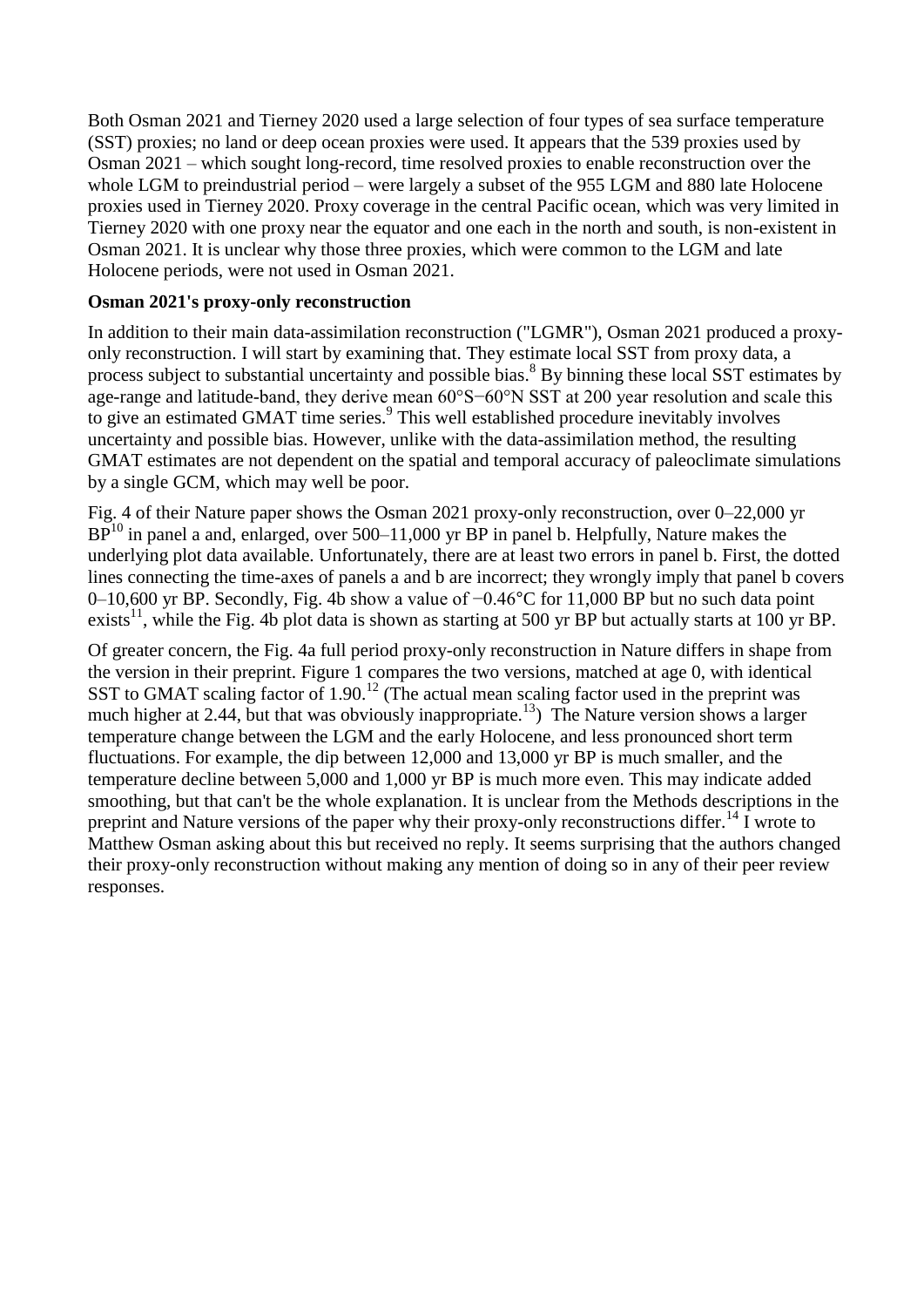

Fig 1. Osman 2021 Nature and preprint Fig. 4a proxy-only reconstructions compared In the absence of a satisfactory justification for these differences, I give more credence to the preprint proxy-only reconstruction. As the two versions of Osman 2021 Fig. 4a show, that matches a scaled version of the well-established Shakun-Marcott Curve (SMC) reconstruction considerably more closely between 14,000 and 1,000 yr BP than does the Nature version.

When applying the 1.90 mean 60°S−60°N SST scaling factor, as per the Nature paper, to the preprint proxy-only reconstruction, the mean GMAT over the stable period 19,000 to 23,000 years ago (commonly used to represent the LGM) is 5.0°C cooler than that over the last 600 years, which appears to be a suitable measure of preindustrial  $GMAT^{15}$ .

However, the 1.90 scaling factor appears excessive. It reflects the mean ratio of GSAT to 60°S−60°N SST in PMIP2 and PMIP3 GCM simulations of the LGM.<sup>16</sup> PMIP2 simulations are very dated. The corresponding mean from PMIP3 simulations alone was  $1.84$ .<sup>17</sup> Moreover, published results from the more recent PMIP4 simulations, involving a larger ensemble of more advanced models with updated estimates of ice sheet configurations and other boundary conditions, show a mean ratio of GSAT to 60°S−60°N ocean surface air temperature of 1.64, 6% lower than that for PMIP3.<sup>18</sup> That points to reducing the PMIP3 derived 1.84 ratio of GSAT to 60°S−60°N SST to 1.73. Applying that PMIP4 ratio to the Osman 2021 preprint proxy-only reconstruction would reduce the preindustrial to LGM GSAT change to −4.6°C, as compared with −4.85°C using the PMIP3 ratio of 1.84. All these estimates are of course subject to substantial uncertainty.

In GCMs, ocean surface air temperature changes more than SST, however the best estimate per the IPCC AR6 report is that changes in SST and in ocean surface air temperature are the same<sup>19</sup>. On that basis, the PMIP4 derived scaling ratio of 1.64 from 60°S–60°N ocean surface air temperature to GMAT changes can be applied directly to SST changes. Applying that ratio to the Osman 2021 preprint proxy-only reconstruction would reduce the preindustrial to LGM GSAT change to −4.3°C.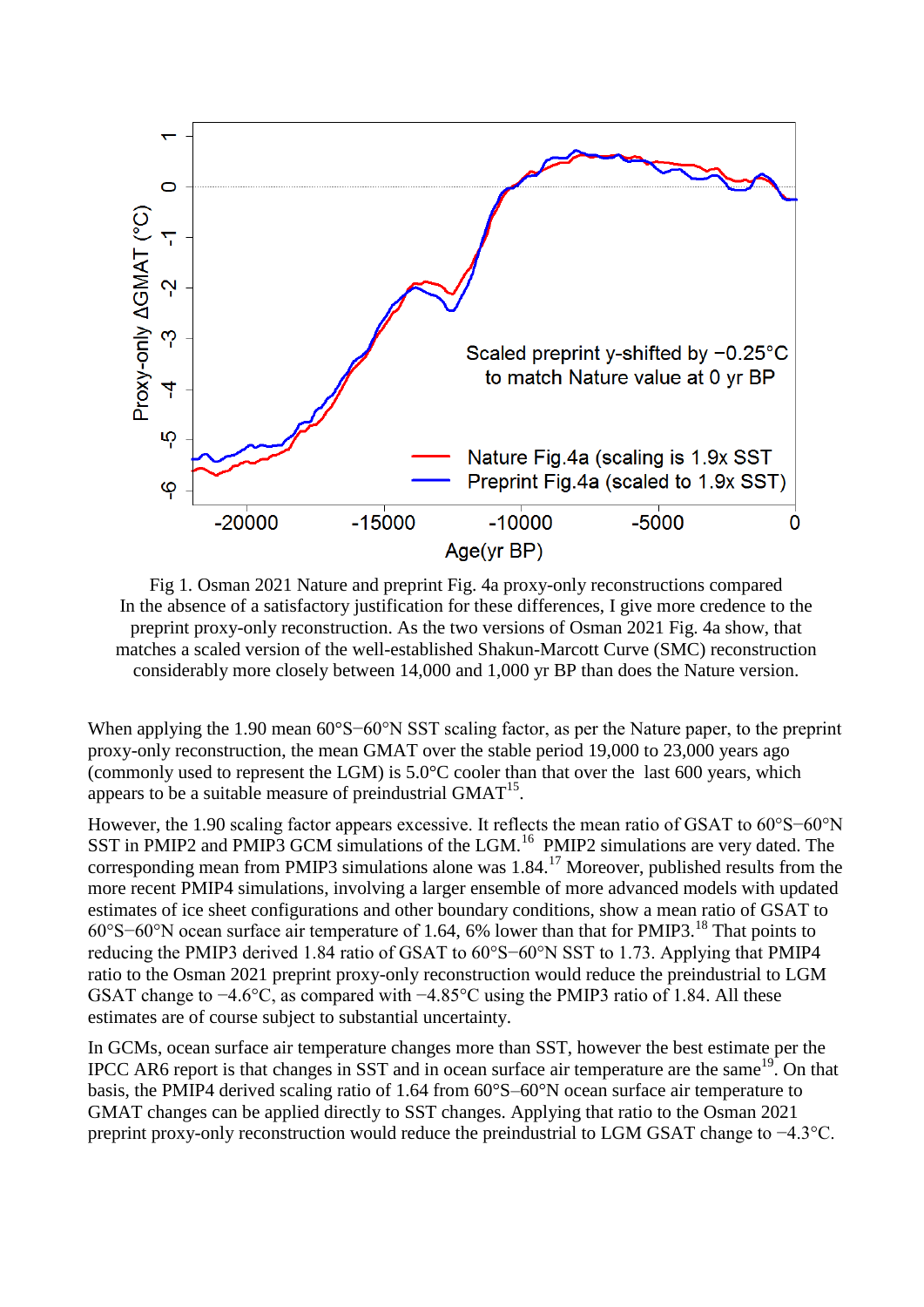### **Osman 2021's data-assimilation reconstruction (LGMR)**

The data-assimilation method used involves, in essence, simulating the global climate at suitable dates using a GCM and then modifying the simulation values at each spatial grid location, statistically interpolated to each 200 year reconstruction time step period<sup>20</sup>, by reference to the difference between all proxy values relevant to that time step and the interpolated simulation values at the proxy locations. Their method implements a 'Kalman filter' update.

The extent of the modification made at each grid point depends on the covariance across an ensemble of 'model priors', representing means of 50 year GCM simulation time slices, of temperatures at that grid-point with those at all sites where proxy values at or close to the same date exist. It also depends, inversely, on sum of the covariance of the simulated values and scaled-down uncertainty in the proxy values. Unfortunately, Osman 2021 does not show the ensemble-mean model prior, nor the difference between it and the LGMR reconstruction, either as a global mean time series or as a map at the LGM. It is therefore not possible to tell to what extent the model prior has been modified in producing the reconstruction. $^{21}$ 

As well as, like the proxy-only reconstruction, depending on the accuracy of the proxy-derived local SST estimates, the accuracy of the LGMR data-assimilation reconstruction therefore depends critically on the realism of the GCM simulations used and of the spatial covariance structure that they produce. The covariances used appear to be applicable to multidecadal internal variability in the GCM used, and may be different to those applicable to longer term forced climate change.<sup>22</sup>

Data assimilation is a technique suited to cases where observational evidence is abundant and reasonably accurate, with modest uncertainty, and where in addition the model simulations used are known to represent spatiotemporal changes and their covariance reasonably well. In such cases the reconstruction should be dominantly determined by information from the observations. However, none of those conditions are satisfied at the LGM.

When observational evidence is limited and highly uncertain and/or model covariances are low, a data assimilation reconstruction will largely represent model simulation values. It is therefore relevant to note that the model used by Osman 2021, iCESM1.2<sup>23</sup>, has a particularly high preindustrial to LGM change in GMAT. The main, CESM1.2, PMIP4 model cooled by 6.8°C, over 2°C more than the PMIP4 average.

It is moreover not entirely clear that the iCESM1.2 model used had been adequately equilibrated before the simulations were carried out: the two preindustrial simulation ensembles listed in Extended Data Table1 had mean GMSTs with ranges that were narrow (14.03–14.25°C and 13.22– 13.33°C) but differed by almost  $1^{\circ}C^{24}$ .

The Osman 2021 preprint Extended Data Figure 6 gives some indication of the LGMR reconstruction's dependence on the model-simulation prior. It shows that in many cases best-estimate LGMR GMAT changes exceed those per both the model simulation prior and the proxy-only reconstruction, even before correcting the erroneously high 2.44 60°S−60°N SST to GMAT scaling factor used for the preprint proxy-only reconstruction. Since that scaling factor is far lower in the iCESM1.2 model used, larger LGMR changes than for either the model prior or the proxy-only reconstruction suggest strong dependence of the LGMR GMAT on model-simulated SST changes at the proxy locations generally being lower than their average for the latitude involved (so that proxy changes are larger than those per the model simulation at the same location). However, no evidence is provided as to why that would be the case.

Worryingly, the LGMR results presented in Nature differ from those in the preprint, with cooling at the onset of deglaciation 0.2°C greater in the Nature version. Moreover, the spatial cooling between 9 kyr and 2 kyr shown in the two Osman 2021 Figure 2 versions differs substantially. I could not spot any mention in the peer review files of changes being made.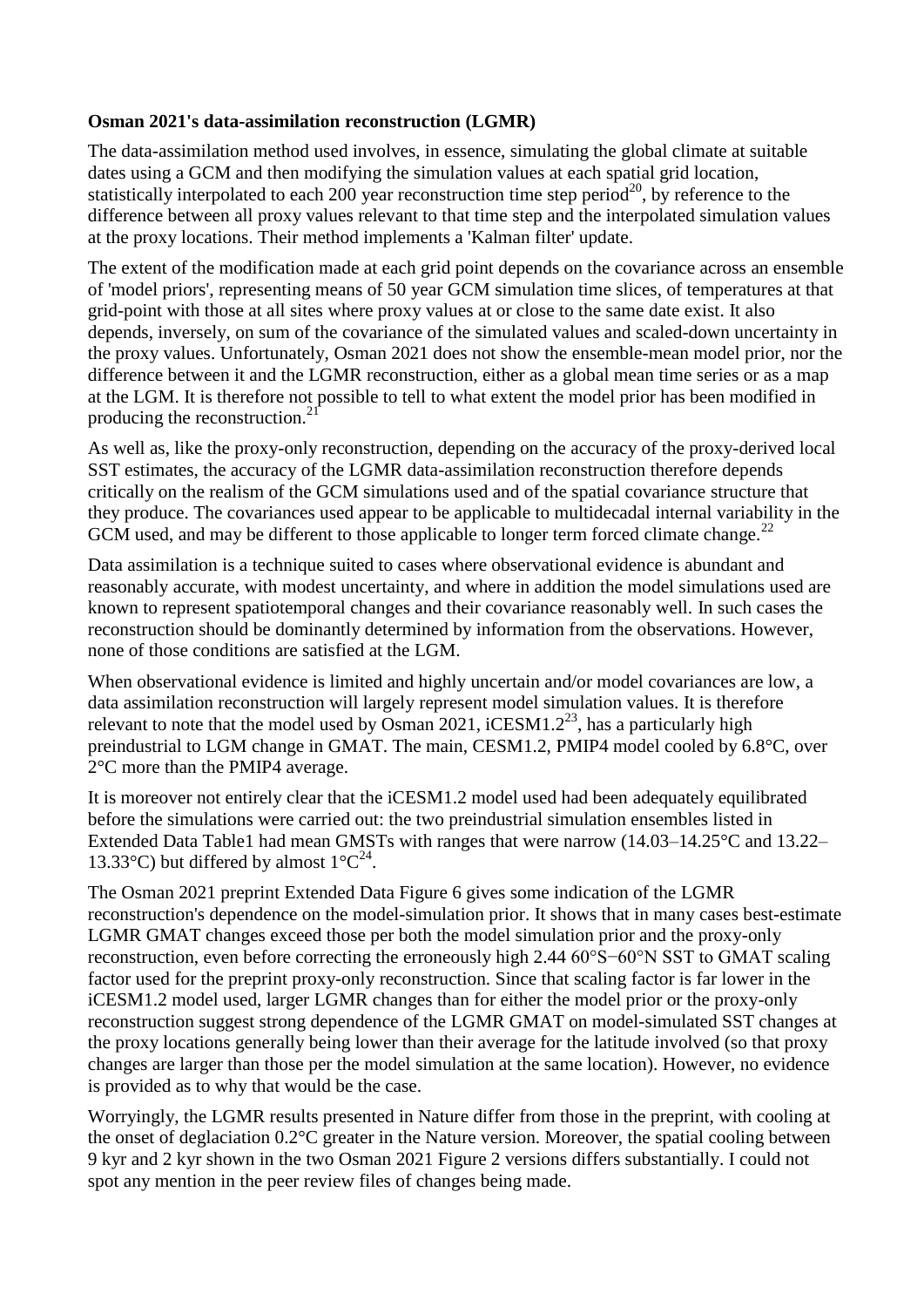#### *Validating the LGMR data-assimilation reconstruction*

It is impossible to properly verify the spatiotemporal accuracy of the model simulations used, however Osman 2021 do carry out some, albeit limited, validation tests of their LGMR reconstruction. Their 'external validation' consists of comparing the LGMR (posterior)  $\Delta \delta^{18}O_p$  values, and also the model simulation (prior) values, at the proxy locations, with independent ice core and cave speleothem proxy record data. This is similar to the validation test undertaken by Tierney 2020.

Osman 2021 claim that their external validation test indicates that LGMR substantially improves over the model prior, with the 62% of the variance in the independent records explained by LGMR against 37% by the model prior (simulation values). That is, the  $R^2$  improves from 0.37 to 0.62, as shown in Figure 2. This is the final, Nature, version. Oddly, it is not identical to the preprint version, without any mention in the peer review file of any changes being made.



Fig 2. Reproduction of Osman 2021 Extended Data Fig. 3(i)&(j). Triangles represent ice core values and circles represent cave speleothem values, relative to preindustrial, for each Differencing period (simulation time slice). 'Prior' refers to the model simulation values. 'Posterior' refers to LGMR reconstruction values.

However,  $\Delta \delta^{18}O_p$  values for different differencing periods are not independent, since changes from preindustrial to any time slice except the final, 3 kyr BP, period will include changes since later time slices. An even more serious concern is that combining the ice core and cave speleothem proxies when estimating the explained variance will artificially increase the proportion of variance explained, since they/their locations evidently have very different sensitivities to temperature changes between preindustrial and the LGM.<sup>25</sup> Osman 2021's claimed model prior  $R^2$  of 0.37, and higher LGMR posterior  $R^2$  of 0.62, are spurious, misleading figures.

A fairer test would be to consider changes only over the longest differencing period, that between preindustrial and 21 kyr BP<sup>26</sup>, and to analyse the ice core and speleothem datasets separately. To clarify the data concerned, Figure 3 shows 21 kyr BP minus preindustrial differences for the model simulations (Prior: blue symbols) and the LGMR reconstruction (Posterior: red symbols), plotted against the co-located proxy (Observed) values.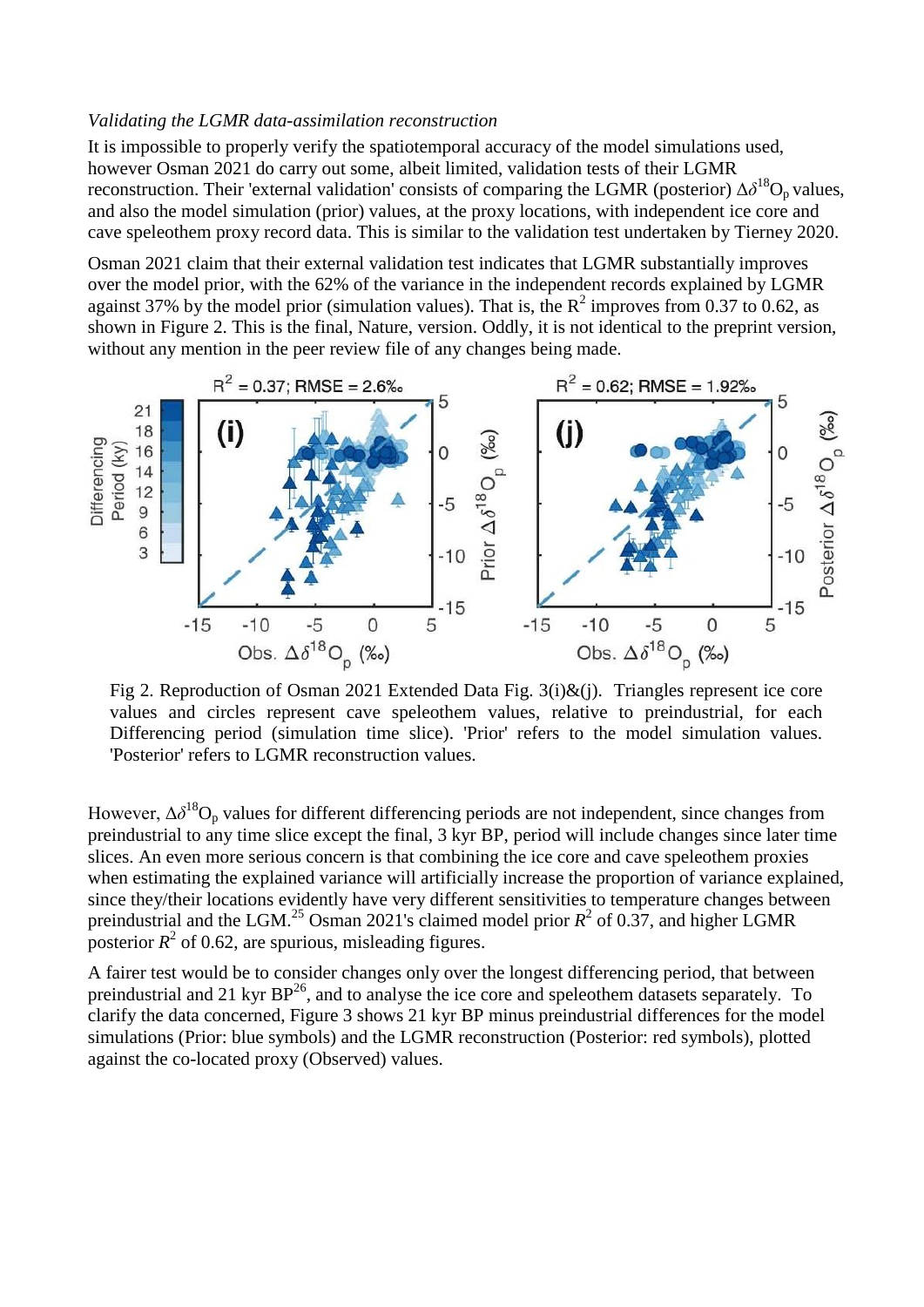

Fig 3. Ice core values (triangles) and cave speleothem values (circles) for the 21 kyr differencing period, digitized from Osman 2021Extended Data Fig. 3(i)&(j). Blue symbols show model simulation (Prior) values. Red symbols show LGMR reconstruction (Posterior) values. Observed values are in both cases shown along the *x*-axis. The blue and red lines show the best fit for Observed values when predicted by (regressed on) respectively the model Prior and the LGMR reconstruction Posterior values. The black lines join Prior and Posterior points with the same ordering of Observed  $(x)$  digitized values in Extended Data Fig. 3(i) and Fig. 3(j) respectively.

#### *Ice core proxy validation results*

For the ice core records, the ordered Observed (*x*) values from Extended Data Fig. 3(i) (Prior) and Fig. 3(j) (Posterior) are all identical within digitization error (max 0.05‰), with the black lines joining the Prior and Posterior *y*-values being vertical, as should be the case. The data-assimilation method changes the model simulation values, but it cannot change the observed proxy values.

The best fit when predicting observed values from the model prior ice core values (blue line) explains a negligible proportion of variance ( $R^2 = 0.09$ ; adjusted  $R^2 < 0$ ). The best fit when predicting observed values from the LGMR posterior ice core values (red line) is better, but it is not statistically significant (*p* >0.05) and it only explains a minority of the variance ( $R^2 = 0.32$ ; adjusted  $R^2 = 0.25$ ). Moreover, the slopes of the best fits are in both cases far from a 1-to-1 relationship through the origin (green dashed line) , albeit less so for the LGMR posterior.

A large majority of the model prior values, and of the LGMR posterior values, show larger changes than the observed values. The mean observed  $\Delta \delta^{18}O_p$  value is -5.4‰, while the model prior mean is a third larger at −7.2‰ and the LGMR posterior mean is almost as large at 7.0‰. Thus, both the model prior and the LGMR posterior substantially overestimate mean LGM cooling at the ice core locations, by respectively 33% and  $31\%^{27}$ . Interestingly, if the −6.8°C preindustrial to LGM change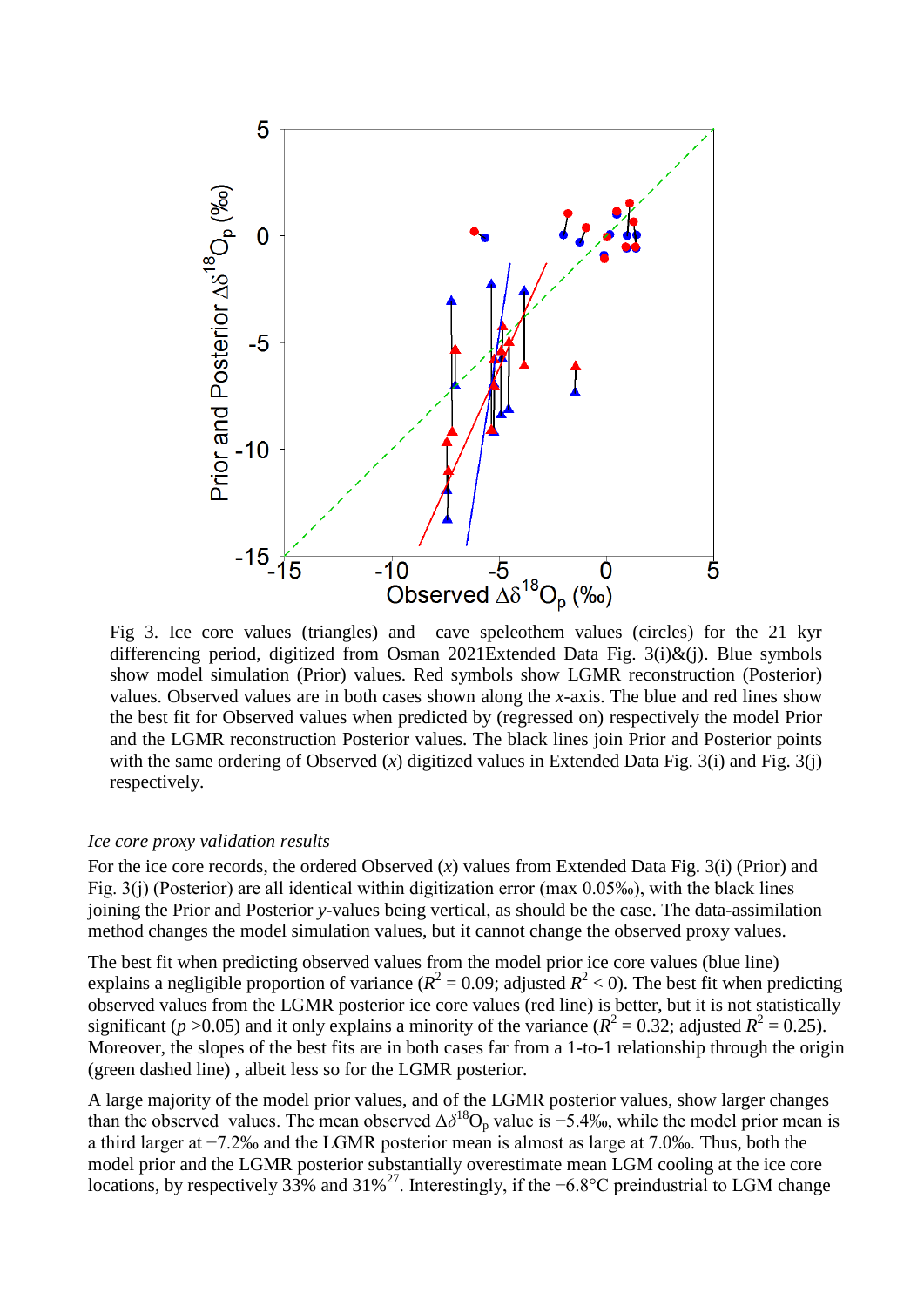in GMAT per the LGMR posterior were scaled down by 1/1.31, it would become −5.2°C, quite close to the change implied by the proxy-only reconstruction.

# *Cave speleothem proxy validation results*

Observed cave speleothem values have a negligible correlation with either prior or posterior values  $(R<sup>2</sup> < 0.001)$ . That provides no support for the validity of either the model simulations or the LGMR reconstruction.

Moreover, a majority of the ordered cave speleothem proxy record values in Extended Data Fig. 3(j) do not match those in Fig. 3(i) within 0.1‰, double the digitization error, as shown by the black lines joining the circles not being vertical in some cases. The most negative Observed cave speleothem (leftmost dark blue circle in each of panels (i) and (j) of the original figure ) values are glaringly different: −5.65‰ and −6.15‰: a discrepancy of 0.5‰ , ten times digitization error. This cannot possibly be correct. Something has evidently gone seriously wrong here, and a correction by Osman and co-authors appears to be required.

# *Other tests*

Osman 2021 also show results for what they call 'internal validation testing' using values for 20% of their proxies randomly withheld at each time step. However, this appears to be a weak test; most of their proxies have nearby other proxies. Moreover, as they say, the U-shaped (rather than flat) rank histogram indicates a lack of structural variance in the model prior. Tierney 2020 carried out a similar analysis, but did not claim that the results validated their LGM reconstruction. Indeed, Osman 2021 seemingly admit as much in a response to a reviewer, writing "our contention that LGMR improves upon our model priors is not based on any particular metric of prior vs. posterior ensemble spread, but rather our external validation tests".

# **Conclusions**

I do not consider Osman 2021's main LGMR, data-assimilation reconstruction, which estimates 6.8°C mean LGM cooling, to be reliable. It is highly dependent on the spatiotemporal accuracy of LGM simulations by a single GCM. The external validation tests, when analysed properly, show no significant skill by either the model simulation prior or the LGMR posterior in predicting observed LGM changes in independent cave speleothem records. Moreover, those tests show that both the model prior and the LGMR posterior substantially overestimate observed LGM changes per independent ice core records. While the LGMR reconstruction is innovative, I am doubtful that the accuracy of model simulations and the spatial coverage and accuracy of proxy data over the period extending back to the LGM are adequate for a data-assimilation approach to give unbiased GMAT estimates. In my view, the method employed by Annan and Hargreaves  $(2013)^{28}$ , which scales model-simulation cooling patterns to best match proxy data (giving an estimate of 4.0°C LGM cooling in their case), is more suitable.

In my view, Osman 2021's preprint proxy-only reconstruction appears credible, although a lower SST multiplier than they used is appropriate. I consider it to be more credible than the version of their proxy-only reconstruction published in Nature, as no explanation was given for that being different from the reconstruction in their preprint, and it matches the shape of the *de facto* preexisting standard SMC reconstruction time series less well than the preprint version. Using a multiplier based on the mean from the most recent, PMIP4 models, estimated average LGM GMAT was ~4.6°C cooler than preindustrial per the preprint proxy-only reconstruction. If, unlike in GCMs, SST actually changes as much as marine air temperature, as assessed by the IPCC in AR6, then the implied GMAT cooling would instead be  $\sim 4.3$ °C.

Nicholas Lewis April 2022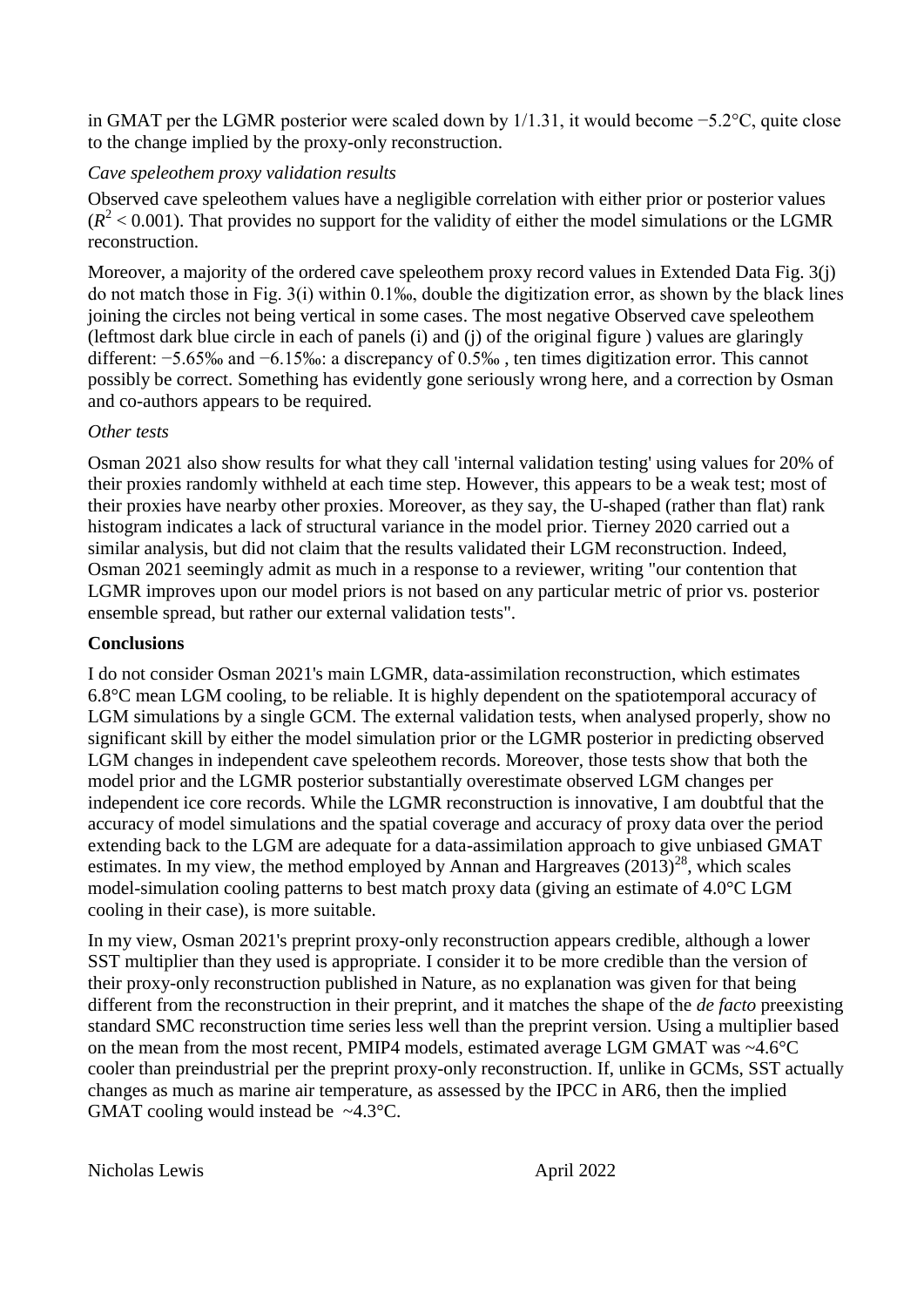# **Addendum**

<u>.</u>

Since writing this article a new Holocene study, [Thompson et al. \(2022\),](https://www.science.org/doi/10.1126/sciadv.abj6535) has been published in Science Advances (open access). Using the same GCM as Osman 2021, it shows that adding forest cover in the Sahara and mid-latitudes (partial at 3 kyr BP) and (except at 3 kyr BP) in the Arctic, to match pollen records substantially increases simulated GMAT at 3, 6 and 9 kyr BP. The difference at 6 kyr BP is 0.72°C, with the resulting GMAT being well above the preindustrial level. Osman 2021's simulations incorporated this greening only partially.<sup>29</sup> Even with all these regions greened, the model simulation (prior) 6 kyr BP GMAT was still well below that of the Osman 2021 proxyonly reconstruction. These facts suggest that Osman 2021's model prior may be particularly unsatisfactory, spatially as well in the global mean, during the Holocene.

<sup>3</sup> Tierney, J.E., Zhu, J., King, J., Malevich, S.B., Hakim, G.J. and Poulsen, C.J., 2020. Glacial cooling and climate sensitivity revisited. *Nature*, *584*(7822), pp.569-573. [https://www.nature.com/articles/s41586-020-](https://www.nature.com/articles/s41586-020-2617-x) [2617-x](https://www.nature.com/articles/s41586-020-2617-x)

 $6$  They also estimate cooling of 7.0 $\degree$ C at the point of deglaciation onset, but it is standard to take the mean over a period of several thousand years. Moreover, their only GCM simulations circa the LGM were at 18,000 and 21,000 yr BP

 $<sup>7</sup>$  Taking the uncertainty distributions to be normal, the distribution of their difference has only a little over</sup> 5% of its probability in the region where the two estimates are compatible.

- <sup>8</sup> The estimated relationship between proxy data and local SST together with other relevant climate variables is reflected in 'forward models' of proxy values. SST estimates can then be derived using the proxy data and estimates of the other climate variables involved, via Bayesian 'inverse models'. SST estimates therefore depend on the forward models, on the related Bayesian inverse models, and on the ancillary climate variable estimates used in addition to the SST proxy data. Much of the resulting uncertainty is unavoidable, however the use of Bayesian inverse models introduces a further source of uncertainty and possible bias, in addition to that (including as to age calibration) arising directly from the nature of the proxies.
- $9$ <sup>9</sup> The 60 $\degree$ S–60 $\degree$ N mean SST to GSAT scaling factor used in the final Nature paper was 1.90, a mean value originally derived from PMIP2 and PMIP3 simulation data.
- <sup>10</sup> BP: before present

<sup>&</sup>lt;sup>1</sup> L. Resplandy, R. F. Keeling, Y. Eddebbar, M. K. Brooks, R. Wang, L. Bopp, M. C. Long, J. P. Dunne, W. Koeve & A. Oschlies, 2018: Quantification of ocean heat uptake from changes in atmospheric  $O_2$  and  $CO_2$ composition. Nature, 563, 105-108.<https://doi.org/10.1038/s41586-018-0651-8>

<sup>&</sup>lt;sup>2</sup> Osman, M.B., Tierney, J.E., Zhu, J., Tardif, R., Hakim, G.J., King, J. and Poulsen, C.J., 2021. Globally resolved surface temperatures since the Last Glacial Maximum. *Nature*, *599*(7884), pp.239-244. <https://www.nature.com/articles/s41586-021-03984-4>Preprint available at <https://eartharxiv.org/repository/object/2219/download/4584/>

<sup>&</sup>lt;sup>4</sup> GMAT is referred to as GMST in Osman 2021.

 $<sup>5</sup>$  Kageyama, M., et al.., 2021. The PMIP4 Last Glacial Maximum experiments: preliminary results and</sup> comparison with the PMIP3 simulations. *Climate of the Past*, *17*(3), pp.1065-1089. Note that of the four PMIP4 simulations with a GMAT exceeding 5.3°C, three are by a variants of HadCM3, an old model that dates back three climate model generations, and one is by the base-version model (CESM1-2) of that used by Osman 2021, for which it was subsequently found that the simulated LGM climate is very sensitive to treatments of cloud microphysical processes.

<sup>&</sup>lt;sup>11</sup> The 200-yr resolution reconstruction values are all at odd multiples of 100 years BP.

 $12$  The plotted lines are accurately digitized copies, with the preprint version rescaled from 2.44 to 1.90 times mean 60°S−60°N SST to GMAT to match the 1.90 scaling in the Nature version. The preprint line has also been shifted by −0.25°C to rebase it to match the Nature version (which takes preindustrial from the means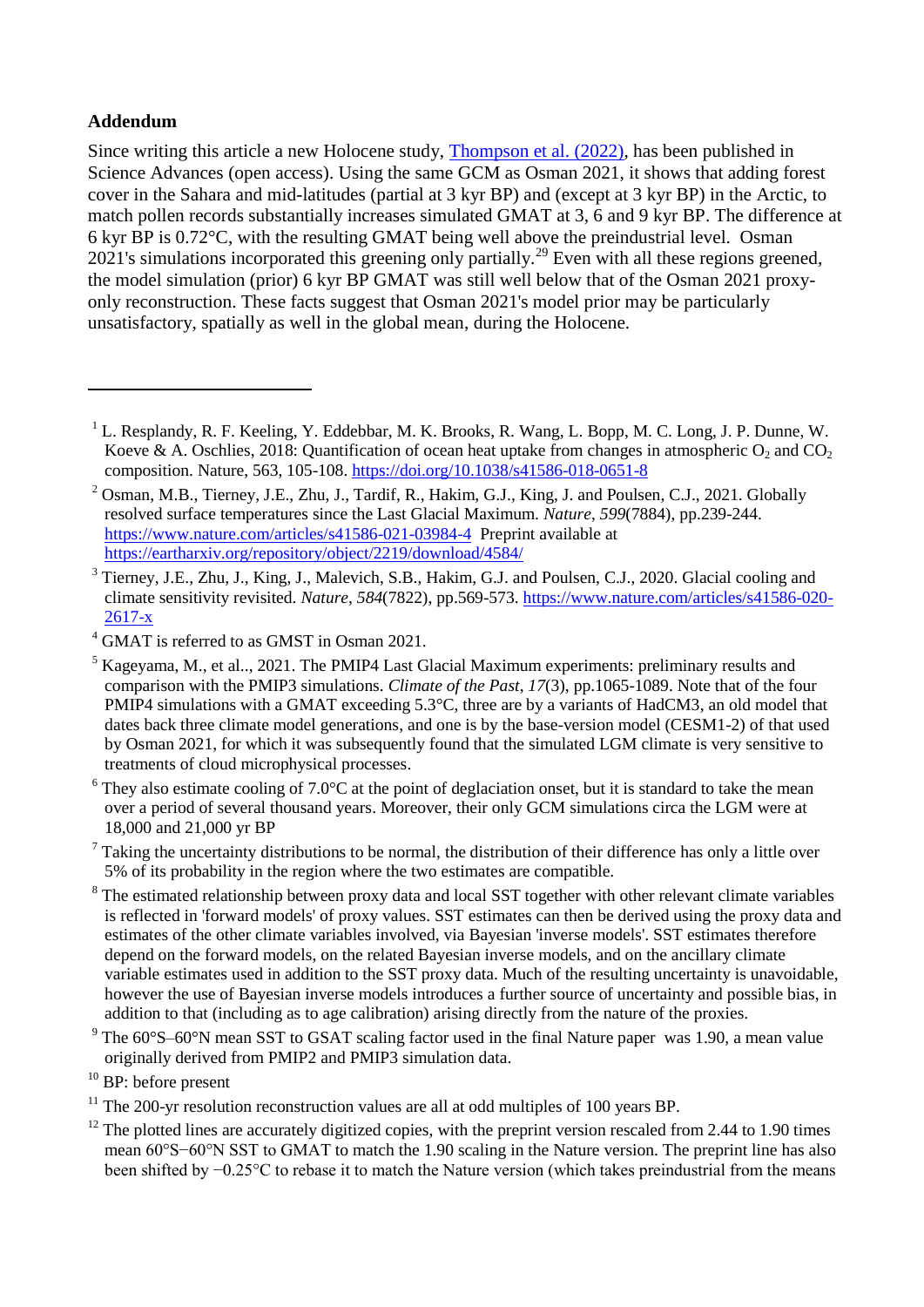of up to the last 4,000, rather than 1,000, years proxy values). Note that the Fig. 4a version in Nature appears to have been stretched slightly in the time dimension and shifted it by 100 years, relative to the published data. The preprint version very likely did the same, since its turning points coincide with those in the Nature version.

<u>.</u>

- $13$  The 2.44 mean scaling factor was taken from a study involving a proxy-derived estimate of the change in mean temperature of the ocean interior, not of the change in SST. Bereiter, B., Shackleton, S., Baggenstos, D. et al., 2018. Mean global ocean temperatures during the last glacial transition. *Nature* **553,** 39–44.
- One potentially relevant difference is that only the Nature version mentions including data from those proxies for which an estimate of preindustrial temperature could not be derived from core-top values, with instrumental reconstruction values being used instead. It is not obvious why that should lead to a larger LGM to preindustrial temperature change in the Nature version, but it is possible since SST estimates from the affected proxies might generally be negatively biased and/or the .instrumental reconstruction values might have positive biases.
- <sup>15</sup> This is after increasing the warning from the 19,000–22,000 yr BP period, which the proxy-only reconstruction does not extend beyond, by the 0.015°C by which Osman 2021's LGMR 19,000-23,000 yr BP mean GMAT was cooler than its 19,000-22,000 yr BP mean. Mean PI temperature is almost the same whether the mean of the last 600, 400 or 200 years is used. Note that the mean scaling factors used in the Nature version of Osman 2021 have been used, with uncertainty in them, and other uncertainties, being ignored.
- <sup>16</sup> Snyder, C.W., 2016. Evolution of global temperature over the past two million years. *Nature*, *538*(7624), pp.226-228. [https://climate.fas.harvard.edu/files/climate/files/snyder\\_2016.pdf](https://climate.fas.harvard.edu/files/climate/files/snyder_2016.pdf)
- <sup>17</sup> Friedrich, T., Timmermann, A., Tigchelaar, M., Elison Timm, O. and Ganopolski, A., 2016. Nonlinear climate sensitivity and its implications for future greenhouse warming. *Science Advances*, *2*(11), p.e1501923.
- <sup>18</sup> Using the more recent PMIP4 data, from simulations by much more advanced models and incorporating updated ice-sheet etc. boundary conditions I derive a mean scaling factor of 1.64 from 60°S–60°N ocean surface air temperature to GSAT. (Kageyama et al, 2021.The PMIP4 Last Glacial Maximum experimentspreliminary results and comparison with the PMIP3 simulations, Clim.Past, [https://doi.org/10.5194/cp-17-](https://doi.org/10.5194/cp-17-1065-2021) [1065-2021\)](https://doi.org/10.5194/cp-17-1065-2021) Kageyama et al, 2021 does not give values for SST.
- <sup>19</sup> Although in GCMs ocean surface air temperature changes more than SST, the IPCC AR6 report concluded that evidence for this, either from theory or observations, was poor, and that GCM behaviour might reflect a common model bias arising from use of the same parameterization. AR6 therefore assessed, as its best estimate, no difference between SST and ocean surface air temperature changes.
- $20$  Since there are 2 or 3 kyr gaps between the GCM simulations it is difficult to see that the true time resolution of the reconstruction can be anywhere near as good as 200 years.
- <sup>21</sup> Previously developed code packages that implement the Kalman filter and the proxy forward models have been made publicly available, but not the code that Osman 2021 developed to produce their reconstructions using those packages, nor the model simulation data that they used. This makes replicating their results and evaluating the effect of varying their assumptions exceedingly difficult if not impossible.
- $^{22}$  It is not completely clear to me from the Methods descriptions in Osman 2021 and Tierney 2020 how exactly the model priors and covariances were calculated, or the down-weighting applied, but that is not directly relevant to the issues raised here. Note that to limit spurious relationships between proxies and far away regions, a localization weighting was applied that downweights covariances between far distant points, with strong downweighting where their separation exceeds  $\sim$ 10,000 km.
- $23$  iCESM1.2 is a water isotope-enabled variant of the main CESM1.2 model. For two simulations, Osman 2021 used the similar iCESM1.3 variant in addition to iCESM1.2.
- <sup>24</sup> The former range is much closer to the value of  $14.2^{\circ}$ C for CESM1.1 per Figure 1 of Bacmeister et al., 2020. CO<sup>2</sup> Increase Experiments Using the CESM: Relationship to Climate Sensitivity and Comparison of CESM1 to CESM2. JAMES12, e2020MS002120.<https://doi.org/10.1029/2020MS002120>